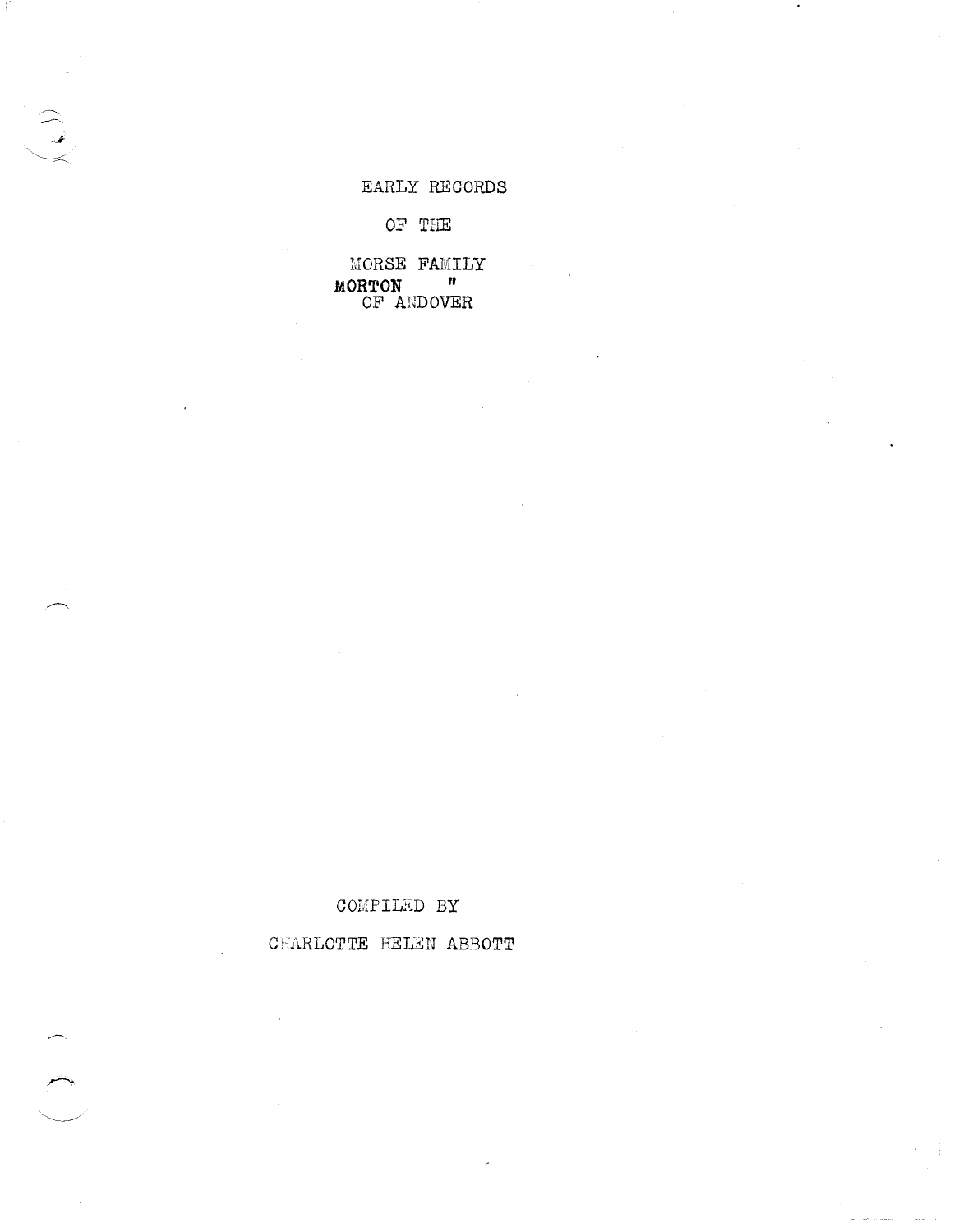### MORSE FAMILY

of ANDOVER

HUGO de MORSE is first recorded during the reign of Edward Ill. He conducted a party including a cardinal, and English bishops and knights into France from England, during a time when the French king Was a captive. After France got on her feet, Hugo had to light out, and lost his estates. He was probably a resident Norman.

The name is given: Mazz: Moss: Mors: Morss and Morse. Moss is an Irish name and the family is larger and more ancient, dating back to 1177, when a Bishop Moss was connected with a treaty between Henry 11 and William of Steily.

The Morse coat of arms : Battle axe on a red shield; more battle axes and roses, and motto: In Beo non armis fido.' Telegrapher Morse thinks it belonged to the family 500 years back, to the time of Edward.

Sam Morse of Dedham, born in England, died in Medfield.

Joseph of Ipswich and Anthony and William of Newbury, were surely brothers.

Anthony(l) Morse, born in Marlboro, Wiltshire, England, May 9, (1592 ?) 1606 , sailed in The James, from London, April 5, 1635. He died (1680 ?) Oct. 12, 1686. His home was on a site 1/2 mile from the oldest cemetery, south on a hill in the field owned by Michael Little, called Morse Field. The cellar hole is still there. Anthony, married for a Cox, m.1629,<br>2nd wife, Anne/--------, who died March 9, 1679. His first wife was Anne Waldo, m. 1616.

Ben  $(2)$ , b. March 28, 1640, was a Deacon of the 2nd Church of Newbury; m. 1667 Ruth Sawyer, daughter of Wm. Sawyer and Ruth Bidfield, probably of Wenham, b. Sept. 16, 1648. They had:-

Joseph  $(3)$ , b. <sup>r</sup>eb. 10, 1671; m. Oct. 7, 1696 Sarah Merrill, dau. of Abraham Merrill and Abigail Webster,b. Oct.9,1677. Joseph went of Abraham meritit and Abigail webster, of Oct. , 1077. Joseph went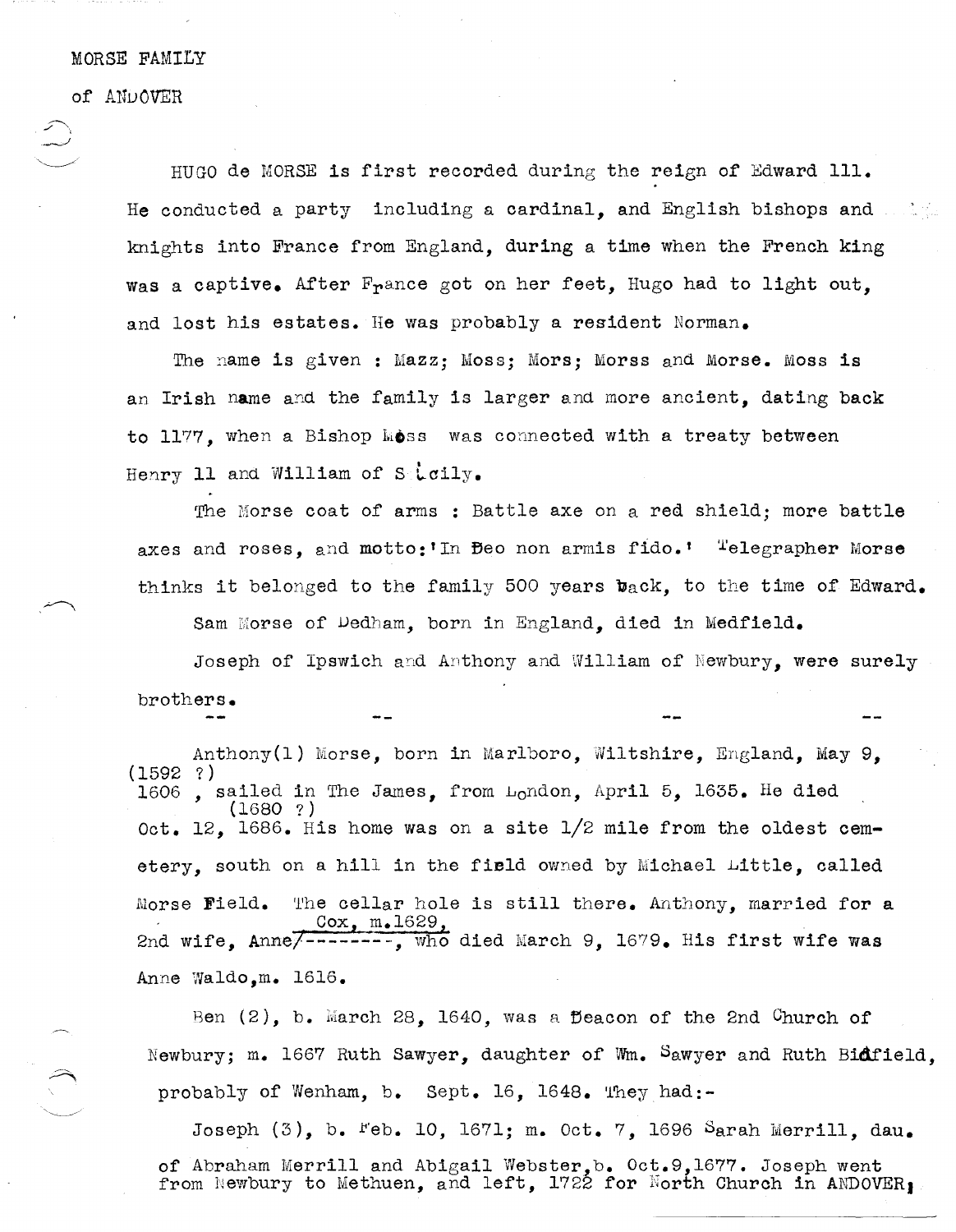MORSE FAMILY  $-2$ 

of Andover

Joseph (3) Morse died at Casco Bay, Sept. 9, 1755, after a 7 weeks' sickness in the garrison, " before the others went out in the troops".

Joseph (3) Morse (Ben(2) Anthony(1) and Sara Merrill, had :-Sara (4), b. Dec. 30, 1697.

Joseph  $\{4\}$ , b. April 30, 1700; m. in Methuen, 1728,  $r_{\text{attence}}$   $F_{\text{eacock}}$ ; he was im the Army at Crown Point; she d. 1748, age 40; he m. , Parker, 2nd 1753, Mariah(Bixby)/daughter of Andrew; Joseph d. 1755. Ruth  $(4)$ , b. 1704; in Methuen; m. 1724, William Gutterson. Abigail (4), b. July 17, 1706; m. Ebenezer Barker of Methuen, Dec.21, /1730, son of Stephen Darker and mary Abbott, b. 1706.

Esther(4), b. Jan. 5, 1708; m. Sam Currier of Methuen, Sept.27, 1739. Mary  $(4)$ , b. Aug. 5, 1711.

- Meriba  $(4)$ , b. June 22,1714; m. James Ordway of Amesbury, 1746, son of James Ordway and Elizabeth Heard, b. in Haverhill, 1718; lived in Methuen.
	- Amos (4), b. Sept. 6, 1716; m. in Haverhill, Hephziba East of Dracut, dau. of Joseph: died while visiting his son in the Army. who was ill at Annapolis. Md., contracted small-pox.1780.  $M$ oses  $(4)$ , bapt. in Newbury 2nd church, May 10, 1719.

Moses  $(4)$ , 2nd., b. Nov. 3, 1722; m. 1745, Mary Clark of Amesbury. William (4), b. about 1726; in Newbury; lived a while in Amesbury; came

> to Methuen; m. May 13, 1756, Phebe Bodwell, dau. of  $\text{Henry}$ and Ann Pottelle, born in Methuem, 1731. William gave the old farm of Joseph (3)  $*$ o a son, and came to ANDGVER, and lived with Aaron Noyes, a son-in-law§ lived for a while with a son Henry, in Lomdon,  $N_{\bullet}H_{\bullet}$ , at 70, then went back to "ethuen; returned to Andover; d. 1816; buried West Parish Cem.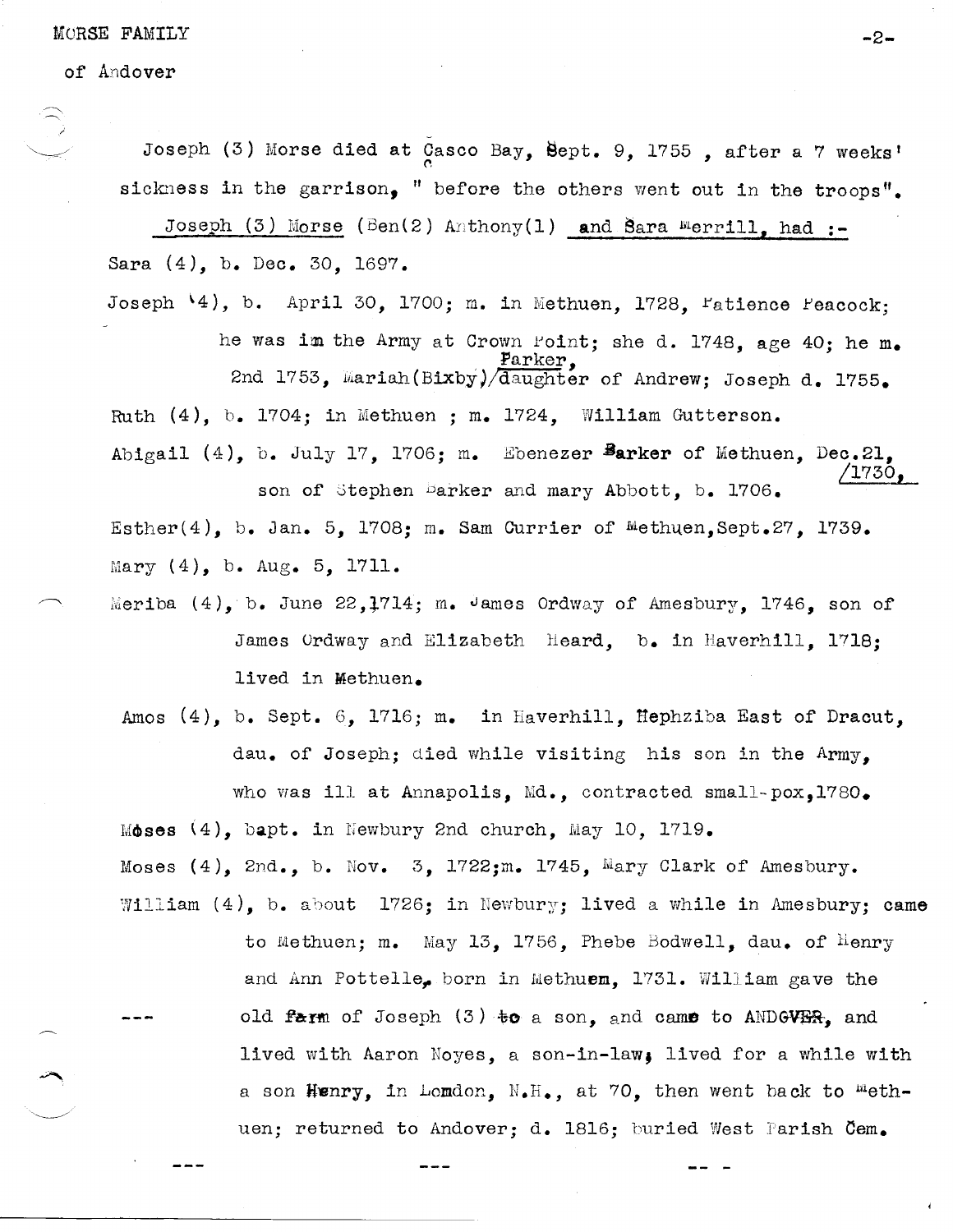$\widehat{\phantom{a}}$ 

William (4) Morse (Jos.  $(3)$  Ben  $(2)$  Anthony(1) and Phebe Bodwell, had:-Mary (5), b. Feb. 14, 1757; m. 1778 Isaac Lovejoy, son of Isaac Lovejoy

and Vebora Sheldon, b. 1754; d. 1832; she d. 1835.

- Phebe  $(5)$ , b. Mar. 26, 1759; m. 1779, Aaron Noyes, son of Jonathan Royes and Lydia Bancroft, b. 1757; served 3  $yrs$ . in Army; was at Bunker Hill; d. 1834; she d. in Andover, 1824; he m. 2nd, 1830, Dolly Parker.
- William (5), b. July 22, 1761; m. 1758 Tryphena, daughter of Richard and Elizabeth Whittier; went 1793 to Hallowell.  $Me_{\bullet}$ , was a merchant; she d. 1805; he m. 2nd, Judith, widow of Daniel Carr; d. 1840.

Sally  $(5)$ , b.--  $\qquad \qquad ;$  d. unmarried ; in hallowell,  $^{1/2}$ .

- Henry  $(5)$ , b. Sept. 13, 1764; went to London, N.H.; left estate by (Hunkins)<br>1789, Lydia father in 1786; m. in Haverhill, 1789, Lydia fiawkins, daughter of Robert Hawkins and Hannah  $Muzzey$ , b. 1764 in Haverhill; d. in London. 1841.
- Esther  $(5)$ , b.  $Dec. 8$ , 1766; m. 1788 Sam, son of Isaac Lovejoy and Debora Sheldon; to Methuen and London,  $N \cdot H_{\bullet}$ ; had: Mary (6). born in Methuen. 1789.
- Enoch  $(5)$ , b. 1775 in London, N.H. got father's rights in brother Henry's estate when latter died, 1800; (old folks came to ANDOVER); m. 1797, Persis Ordway; lived at  $S_{\text{a}}$ lem, N.H. Enoch went to sea. Aunt Foster recalls his visits to his mother, finely dressed, while at port in Charlestown. He was drowned at sea about 1834.

William Horse and wife Phebe are buried in West Parish  $Yard$ .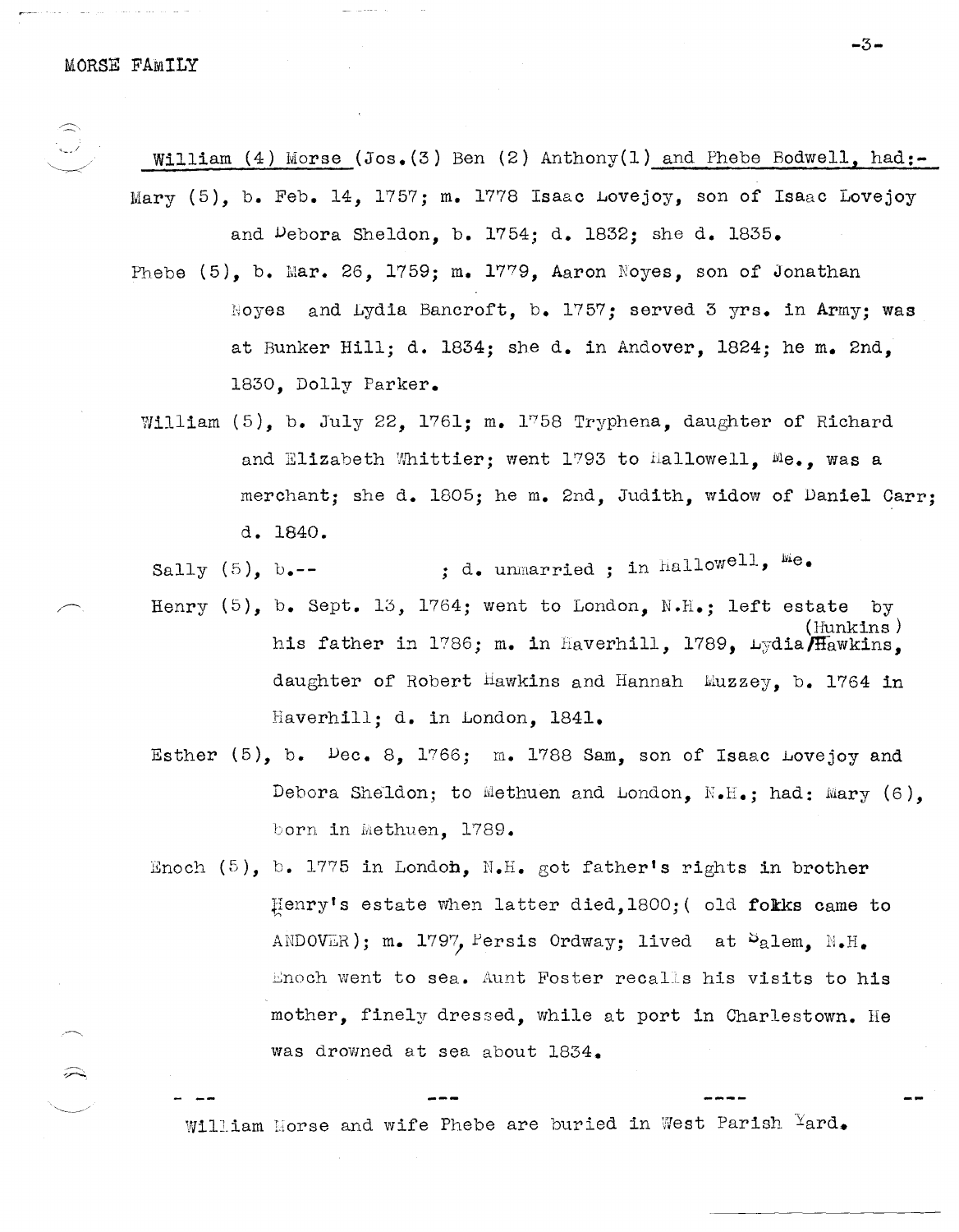Joseph (4) Morse (3) Ben (2) Anthony(1) and Patience Peacock, had:-Joseph (5), b. 1729; of Methuen; m. 1753, Lydia, daughter of Sam Hewes and Lydia Wyrick, b. 1733 Elizabeth  $(5)$ , b. 1731: to Houisburg: Ben (5), b. July 25, 1733; m. Lydia ---; d. 1759 on voyage/in His Majesty's service. Meribah  $(5)$ , b. 1737 Obadiah (5), b. 1738; carpenter; went north from town to town to find wood; Methuen, Lyndeboro, Milford; descendants say he m. Joana Moody. Methuen records give wife's name LYDIA in birth records of children. Phebe  $(5)$ , b. 1741 Hephziba  $(5)$ , b. 1744; m. 1760 William Newman. Paine (5), b,  $\frac{\text{Aug. 13}}{1747; \text{ named for minister Zand,1778}}$  Martha Sprague, daughter of James Sprague and Jemima Wilson. By 1st wife had :-<br>Merrill (6) Morse, b. Nov. 7, 1776; m. Hannah Currier, who<br>d. Aug. 7, 1845; m. 2nd Nancy Currier,  $(French)$ , Nov. 8, 1847. Obadian(5) Morse(Jos. (4) (3) Ben (2) Anthony (1) and Lydia. had: (Methuen Benjamin (6), b. May 17, 1761 ; m. Molly Merrill; Hudson, N.H. (records ) Obediah N.  $(6)$ , b. Sept. 26, 1763.; in Salem and Haverhill; m.  $\rightarrow$   $\rightarrow$ Webster Sarah (6), b. Feb. 21, 1766. m. a Mr. Young. Joanna  $(6)$ , b. Jan. 1, 1768; m. John Loring. Lydia (6), b. Feb. 9, 1770 :-Jacob (6), b. Oct. 3,1772; m. Lydia Senter; resided New Boston. Friend Moody,  $(6)$ , b. Oct. 24. 1773-Silas N.  $(6)$ , b. Aug. 24, 1778; m. Anna Gage; Charlestown, N.H. Epialeth  $(6)$ , b. Dec. 19, 1721;-Joseph Herrick (6), b. Sept. 22, 1784; d. single, 1819. Records;138:229:- Obadiah Morse of Methuen, husbandman, for 55 acres and house and barn in Dracut, gives to Wm. Farnum of Dracut, a house and land and 25 acres in Methuen, and a grist mill on Haver-<br>hill town line; 9 a. upland, part of Ayer farm.  $Year-1780.$ LYDIA, wife, signs. (Nathe Pettingell; Eben Barker)

 $-4-$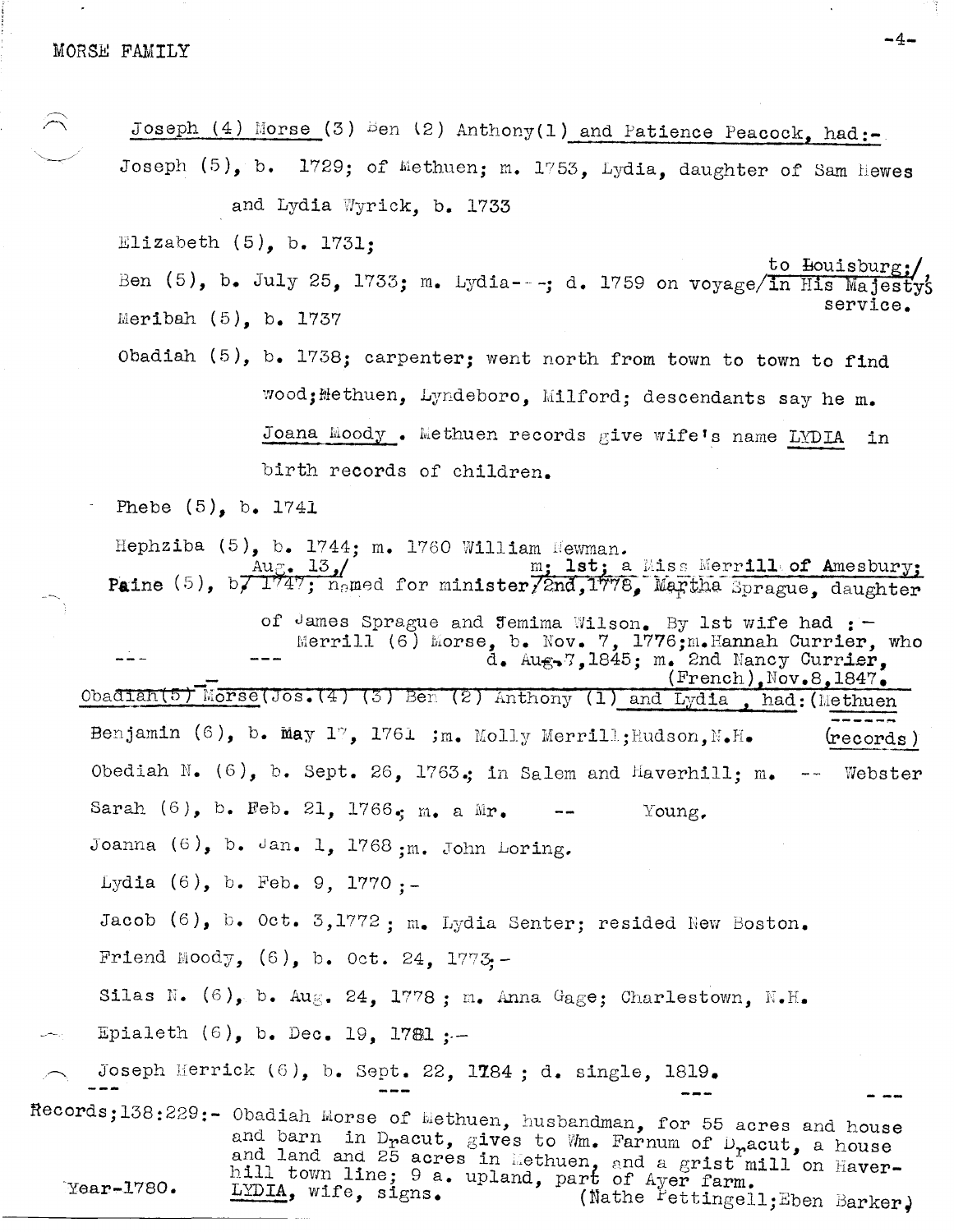Amos(4) Morse (Jos. (3) Ben (2) Anthony(1) and Hephziba East. had:-Amos  $(5)$ , b. 1762; was in the Revolution; a pensioner; m. 1784 Susan

Sawyer, daughter of Caleb Sawyer and Mary Griffin of Dracut: m. 2nd., Pamela Ann Stevens, dau. Abiel and Pamela Stevens. b. West Andover,  $b_{\bullet}$  Mar. 6, 1817. Joseph  $(5)$ , b. 1764; m. 1788 Experience Kidder of Tewksbury, Hephziba  $(5)$ , b. 1774; think she m. Ben Hadlock,

Moses (4) Morse ( Jos. (3) Ben (2) Anthony (1) and Mary Clark, had:-Moses (5), b. 1749; went to <sup>r</sup>embroke, N.H.; m. 1778 Abigail Lovejoy. daughter of Isaac and Debora Lovejoy of ANDOVER, b. 1755. Jonathan  $(5)$ , b. 1752; m. Phebe Stevens in Methuen : d. 1833  $(Sarah- Anne ?)$ Amos (5), b. 1754; m. 1786/Susanne Johnson of Nottingham West. Mary  $(5)$ , b. 1760; m. 1783, William, son of Wm. Gutterson and Phebe Harris, b. 1755.

Henry (5) Morse(Wm. (4) Jos. (3)  $\frac{5}{2}$  anthony(1) and Lydia Hunkins. Had: Polly Morse,  $(6)$ , b. April 15, 1785; d. April 30, 1817, Bela P. (6), b. Nov. 19, 1789; d. March 14, 1872. John (6), b. Dec. 10, 1791 Robert  $(6)$ , b. Dec. 27, 1793. Sally  $(6)$ , b. Jan. 19, 1797 Henry B.  $(6)$ , b. March 7, 1799; d. May 6, 1800 Amos (5) Morse ( $\text{Amos}(4)$  Jos. (3) Ben(2)Anthony(1) and Susan Sawyer.had:-Susanne (6), b. Nov. 3, 1785; m. Clark Colby of  $N.H.$ Johnson (6), b. Feb. 12, 1786; m. Eersis Morse. Grandison  $(6)$ , b.

Amos (6), b. March 24, 1793; lived in Methuen; m. Sally Sawyer of Methuen, daughter of Aaron and Sarah (Griffin) Sawyer; (were 2nd cousins.

 $-5-$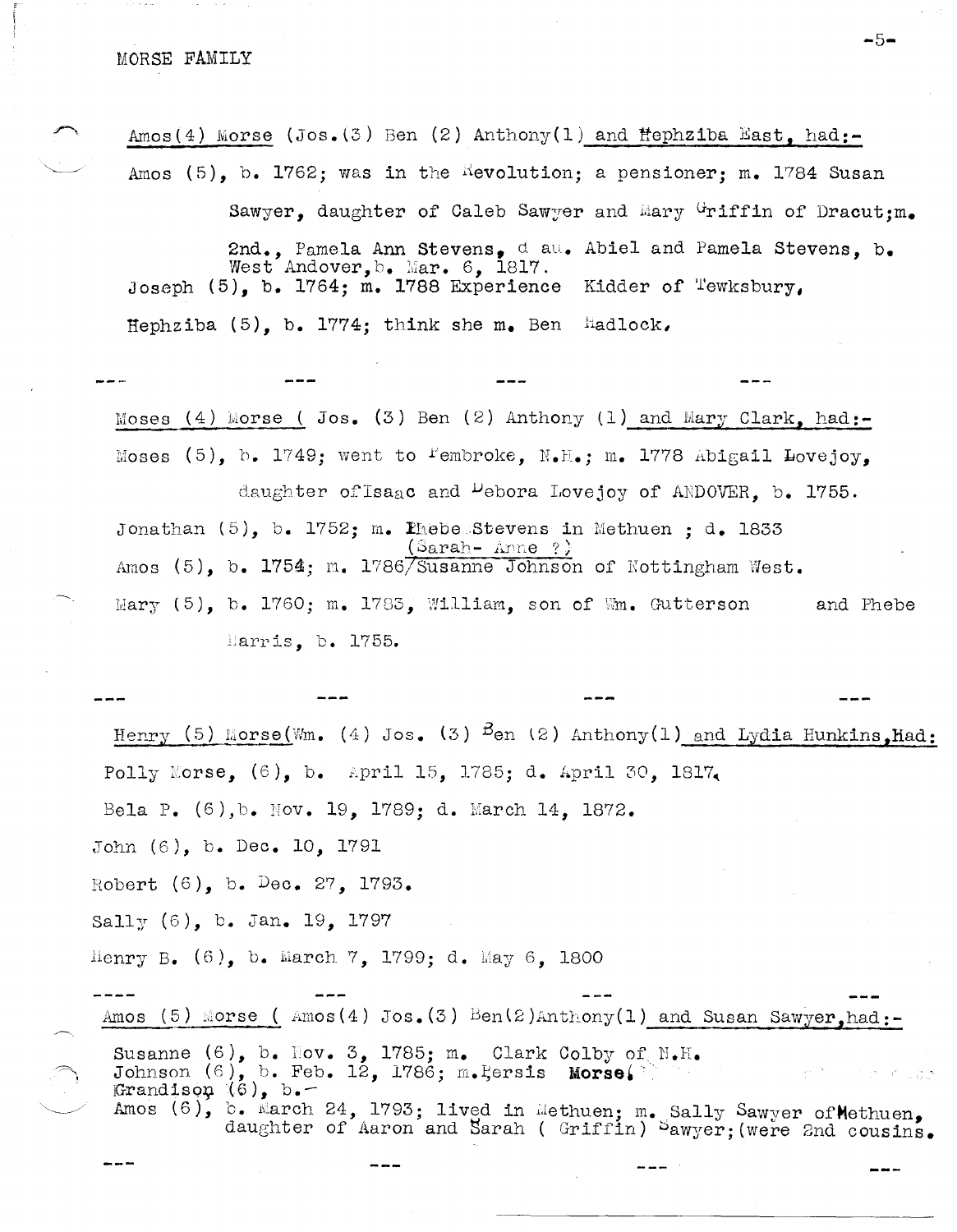2nd.wife.m.1778: (5) Morse(Joseph(4) (3) Ben (2) Anthony(1) and/Martha Sprague:-Paine Mathaniel (6), b. April 3, 1779; of Milford; m. Hannah (or Susanne) Bodwell, Dec.16.1800, d. Parker Bodwell and Hannah Abbott. Isaac  $(6)$ ,  $b$ .  $eb.3$ , 1782; of Methuen; m. Mary Holt  $\ddot{a}$ . 1846. John (6), b. 1784; d. July 18.1786; scalded by boiling coffee-pot. John (6). 2nd. b. about 1790: m. 1809 Hanna Bavis of Nottingham.  $N.H.$ Susan  $(6)$ . b.  $-$ ; m. Jonathan G. Davis, of Salem.  $\mathbb{N}$ ancy  $(6)$ , b. -: m. Samuel Davis of Nottingham. N.H. Joseph  $(6)$ b. July 11. 1794; of Wethuen; m. A. Smith of Methuen(Beverly)  $Nathaniel(6)$  Morse(Jame(5)Jos. (4)(3)Ben(2) Anthony(1)and Susane Bodwell James (7), b. June 28,1801;d. out west; m. a Baxter. Rebecca  $(7)$ , b. Nov. 1, 1802; m. an Ayer, in New York state. Parker Bodwell (7), b. Dec. 19, 1803; m. SarahHudson; lived in Methuen. Wathaniel (7), b. Sept. 18, 1805; prob. lived in Milford, M.H.; sd. d. 1828.  $P_{\theta}$ ine<sup>(7</sup>), b. Nov. 30, 1807; d. in Salem, N.H. Herman(7), b. Sept. 16, 1808; went out west; m. Elizabeth Hoyt of Salem. Susanne $(7)$ , b.Feb.11, 1810;m. 1840, James Poor, of Andover. Hannah  $(7)$ , h. Nov. 28, 1812; m. Kingsley of Glen Falls. N.Y. Phebe (7), b. July 31, 1814; m. Walker, of N.Y. state.

Jane  $(7)$ , b. Dec.1,1817; m. Whitten, of Salem, N.H.

Thaddeus (7), b. June 8, 1819; d. in Ballardvale.

James  $(7)$ 

Charles  $(7)$ d. in Lawrence. N.Y.

Merrill Morse(6), eldest son of  $\theta$ ame, moved from Andover to Amesbury.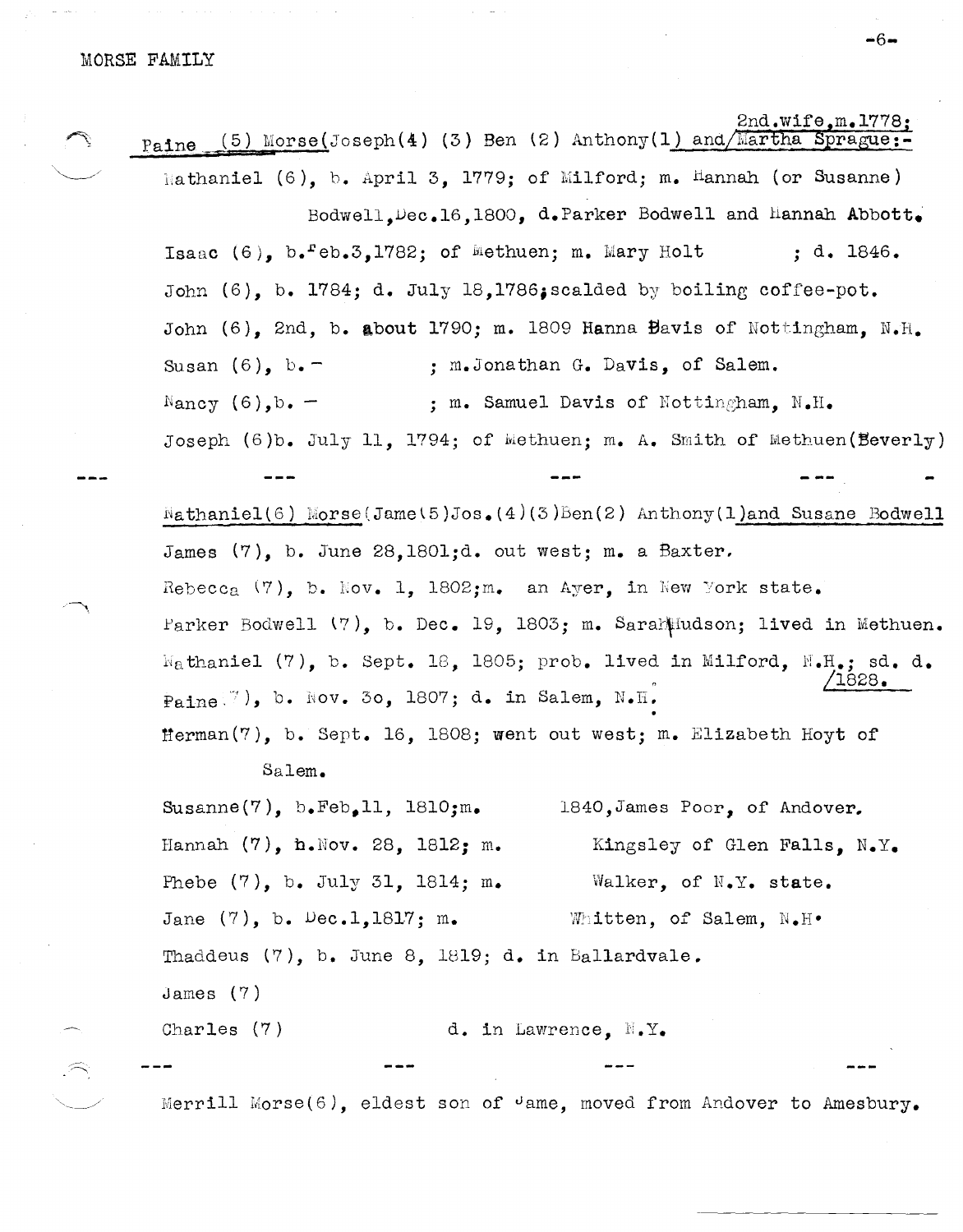Merrill(6) Morse(Paine(5)Jos. (4) (3)  $\text{Ben}(2)$  Anthony(1) and Hannah Currier: Darius (7), b. Sept. 7, 1802;in Andover; m. 1st Isabella Ladd; 2nd., Clarissa Merrill. By Isabella, had: Hannah (8); Amos (8). By Clarissa :-Wingate  $E_{\bullet}(8)$ ; Emeline(8). John C. (7), b.Mch. 30,1804; d. in Andover, Sept. 1805. Martha  $(7)$ , b. Bec. 29,1805; d. Nov. 1836, Susan C.  $(7)$ , b. Oct. 21, 1807; in Newbury, Amos C.(0), b. Aug. 5, 1809; d. July 21, 1810. Edwin C. (7), b. Dec. 10, 1811; drowned Aug. 8, 1827. Elizabeth J.  $(7)$ , b. Feb.181- ; of Amesbury; m. John Williamson. John c. (7), 2nd., b. Feb. 6, 1816; in Amesbury; m. sept. 7, 1842, Salina Morse, b. Jan. 8, 1817, dau. of J.W. Morse and <sup>B</sup>etsy Butler of Newburyport; had:- Amos  $(8)$ , b.  $Feb. 9,1845$ . John (8), b. Sept.6,1847. Charles  $E_{\bullet}(8)$ , b. Dec.10,1848. Mary  $(7)$ , b. Aug. 9,1819; m. Cyrus Burnham. Isaac(6) Morse(  $\text{Paine}(5) \text{Joseph}(4)(3)$   $\text{Ben}(2) \text{Anthony}(1)$  and Mary  $\text{Holt}_2$ . (dau. Humphrey and Phebe of Andover) Mary (7), b. Oct. 3, 1810; d. 1813 in Methuen, Isaac  $(7)$ , b. May 8,1813; of Lawrence; m. Sarah Cole. Mary (7) 2nd., b. Feb. 8,1815; of Andover; m. Joel Abbott of Andover; (parents Mrs. Al. Caldwell.) Jerusha  $(7)$ , b. Mch.16,1817; of Methuen. George W. (7), b. Dec. 31, 1820; of Methuen; m. Mary Sweetser; 3 ch. Humphrey  $(7)$ , b. Mch. 2, 1823; d. at 4  $ybs.$ , in Methuen.

The Rev. Paine Wingate m. Eunice Pickering in Hampton Falls, May 23, 1765. Evidently some connection back there with the Morse family. either with the Peacock line or elsewhere.

-7-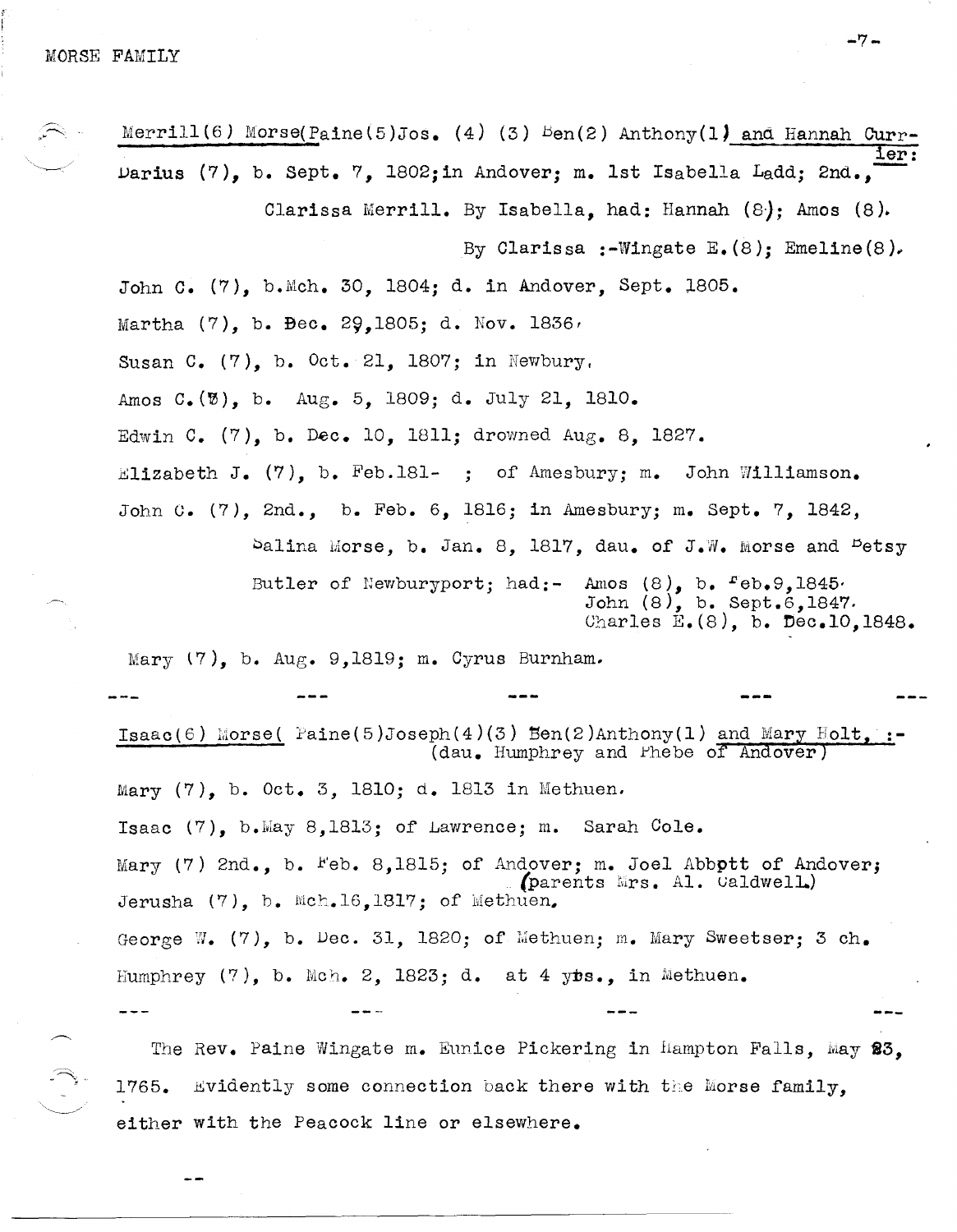.~. Joseph (5) Morse(Jos.(4)<sup>(3)</sup> Ben(2)Anthony(1) and Lydia Hewes, had: Lydia  $(6)$  - m. Dan Wardwell, of Andover Hanna Barker  $(6)$ , b. 1753 Dan (6), b. 1754 ; m. Joseph (6), b. 1755 Sam (6), b. 1759; m. Susan Abbott of Dracut, Menta  $(6)$ , b.  $1761; -$ Elizabeth  $(6)$ , b. -- d.y. Olive  $(6)$ , b. ; m. J. Ordway of methuen. Elizabeth (6), 2nd., b. 1772; m. Jn.  $Peker.$ *---p---* Amos (6) Morse (Amos  $(\mathbf{A})(4)$  Jos.(3) Ben(2)Anthony(1) and Sally Sawyer, had:-Amos Calvin (7), b.May 20, 1815; m. Caroline F. Runkin, widow, daughter of  $Mr.$  Frye of Dragut and Vt.; b. - $J$ uly 15,  $J$  1840 Charles Varnum Corliss, son of Jn. Corliss of N.H.<sup>1</sup> lived in Methuen Village. Cynthia (7), b. Nov. 17,1820; m. 1st Samuel Lull son of Moses Lull of N.H. had:-George Franklin  $(8)$ , b. in Lowell,  $\text{Vec. 17, 1843; served}$ in Army from Lowell; at New Orleans ; m. 2nd. ,John, son of Gen. Solomon McNeil of Hillsboro, N.H. lived on father's homestead after 1st child was born, had:-Annie  $(8)$ , b. March 1853 in Lowell. Fanny(8), b. 1859 in Hillsboro.<br>Persis Messer(7), b. March 12, 1823; m. Horatio Arnold Bliss of Spring-Ruth (7), b. field, Mass., trader; d. 1863 in Brooklyn, N.H.she lived in  $1848$  /  $\sqrt{3}$  /  $\sqrt{3}$ Feb. **8,** 1825 ;m. Franklin Follansbee, son of John Follansbee and an Eastman girl, b. in Londonderry,  $N_{\bullet}h_{\bullet}$ , 1825; was in

the Army; prosoner; lived in Luwrence; a machinist.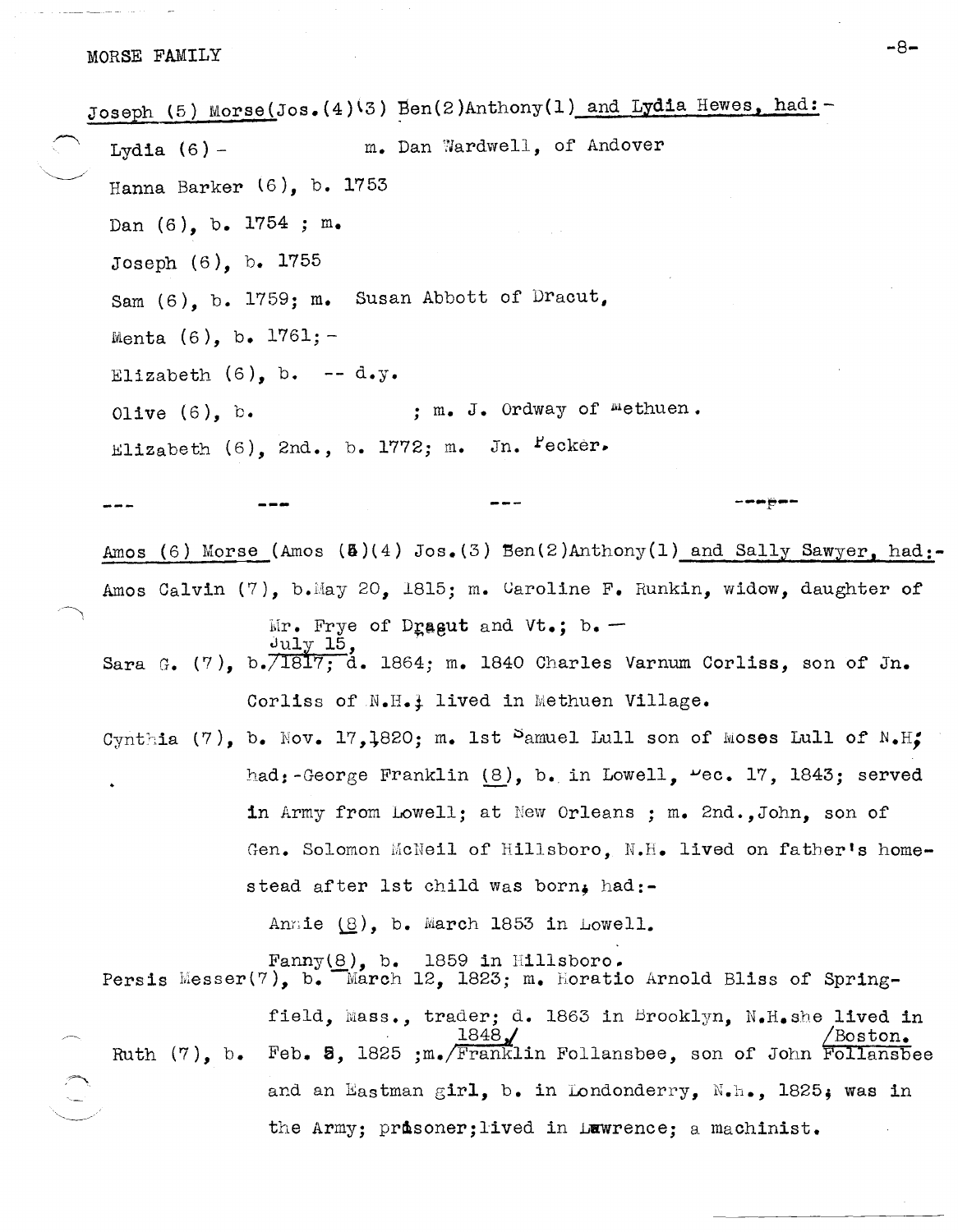Children of Amos (6) Morse and Sally Sawyer, **(cpnt.)-**

Elizabeth (7), b. July 15, 1826; m. 1845 fsrael  $F$ erham Young, born in was with 4th N.H. Reg. 3 yrs.;/ Manchester, N.H. lived in Hudson, N.H., farmer and shoemaker;

> had :-John Perham $(8)$  b. Feb. 7, 1846 in Methuen. Amos Morse $(8)$ ,  $b_$ . Sept. 22, 1847, in Methuen. Albert Morse  $(8)$ , b. May 17, 1856; in Felham. Alicia Ann (8), b. 1859 in Hudson.

John P. and Amos M. enlisted in the 18th N.H. Reg. Asenath (7), b. May 31, 1828; m. Samuel Warren Bliss, of Boston; trader. Susan Amanda (7), b. May 31, 1830; m. Smith Gilman of Meredith, N.H ; •

> live in Brooklyn, N.H., wholesale print dealer; had: $Archilald (8)$  $Eben- d. y.$ Grace Amanda

Grandison (7), b. Aug. 20, 1833; m. 1st Adefine A. Everett of Biddeford, Me.; (daughter d.y.) she d. June 1856; he m. 2nd., Bophronia Welch of Lowell: had: Grace L., **5.** in Lowell, June 1859; Grandison, a farmer; lived with father. Mary  $(7)$ , b. June 27, 1837. d.y.

John Curtis Morse. b. in Barnett, Vt., died here, says Mr. Wm. Wallace Morse of Lowell. He had two brothers , Benjamin and George.

John C. Morse and wife Catharine, had, in Andover:-

Charlotte A., b. Aug. 19, 1838.

Wm. B., b. Sept. 14, 1841.

Charles, b. Sept.23, 1843.

Rachel A. b. May 23, 1851.

Mary L. b. Mch. 2, 1853.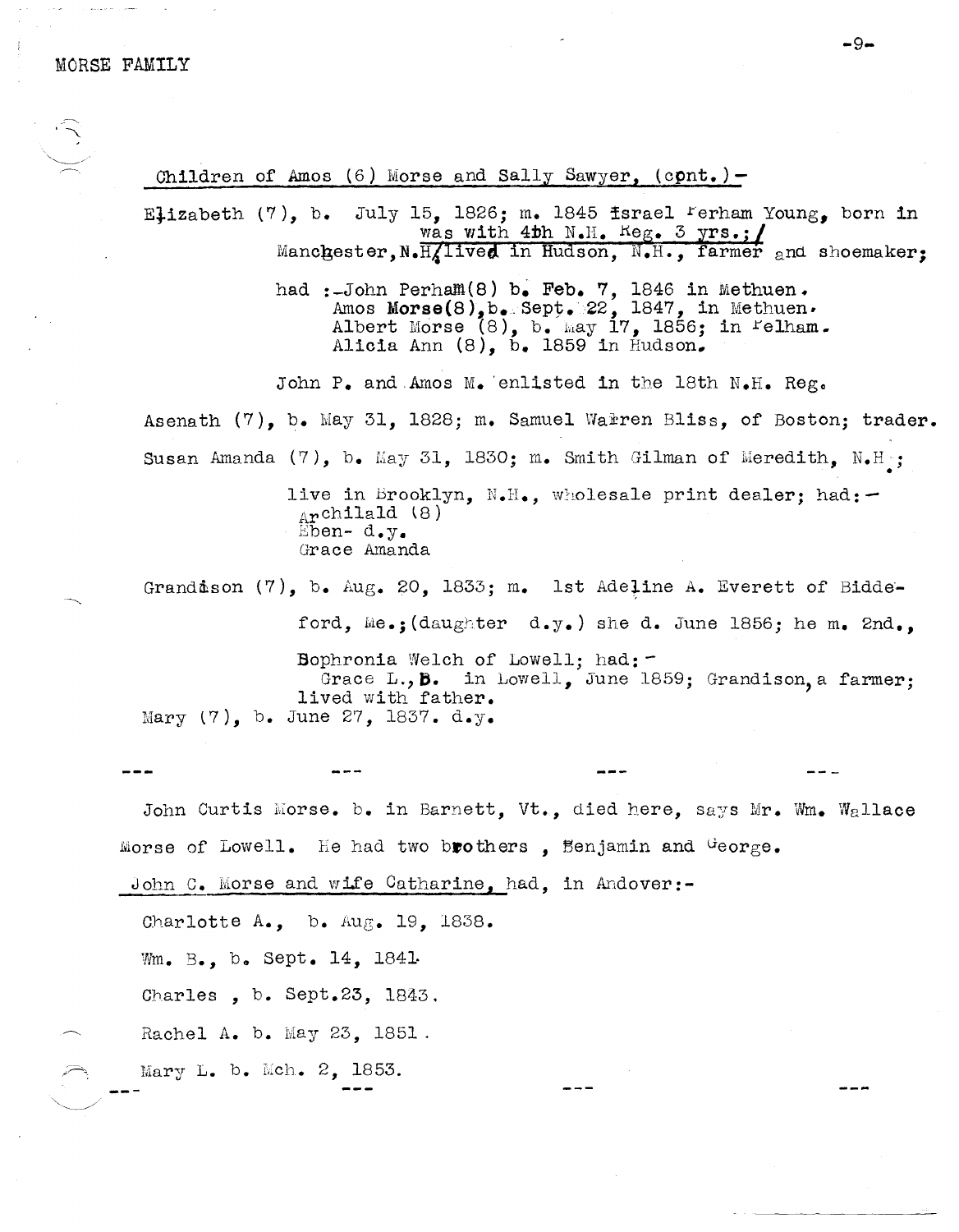| Twins were born in Andover to -          |                                                          |  |
|------------------------------------------|----------------------------------------------------------|--|
| John A. and Nancy Morse, July 5, 1838.   |                                                          |  |
|                                          |                                                          |  |
| Jacob W. Morse and wife Elizabeth. had:- | $(in Andover)$ –                                         |  |
| Lucy A., b. $Dec. 10, 1845$              |                                                          |  |
| George Calvin, b. Oct. 9, 1850           |                                                          |  |
|                                          | (Jacob was a watchman of Newbury; Elizabeth of England.) |  |

0. Morse, son of Orlando and Margaret ( Bell) b. Aug. 28,1851. Wm. ( Father b. in Alexandria, D.C.: mother/in England.)

In North Church records, Sept. 1727:- Joseph Morse suspended for PROFANITY.

Same month- Joseph Morse satisfies the Church and is reinstated.

Amos (5) Morse (Moses(4) Jos. (3) Ben(2) Anthony(1) and Anne Johnson, had:-Jonathan  $(6)$ , b. May 9, 1794; m. Hanna Nurrill of Newbury, April 17,1814: he d. Aug. 21, 1879; she July 2, 1881 in Methuen; had:-Wm. Bartlett(7), b. Nov. 13, 1818 in Methuen; Phillips Acad.

> and Yale; 1837 taught school in Missouri and Annapolis, Md., druggist at Charleston; m. Aug. 18, 1853, Eliz. Knight Russell. of ANDOVER, daughter of Thos. Russell and Abigail Bell; d. April 11, 1886. Had:-

Wm. Russell(8), b. Aug. 9, 1854; Harvard 1876; teacher in Boston Latin School; m. Jan. 27, 1883, in Boston. Isabella J. Bevue(sp(?) b. Aug.21,1864 in Charlestow

dau. of James Connors Bevue and Jerusha McDonald. Elizabeth Gardiner(8), b. 1858; in Methuen with mother. Jn. Merrill (8), b. 1860; d. 1861. Caroline Bolles (8), b.1860; Wellesley; teacher in methuen.

 $-10-$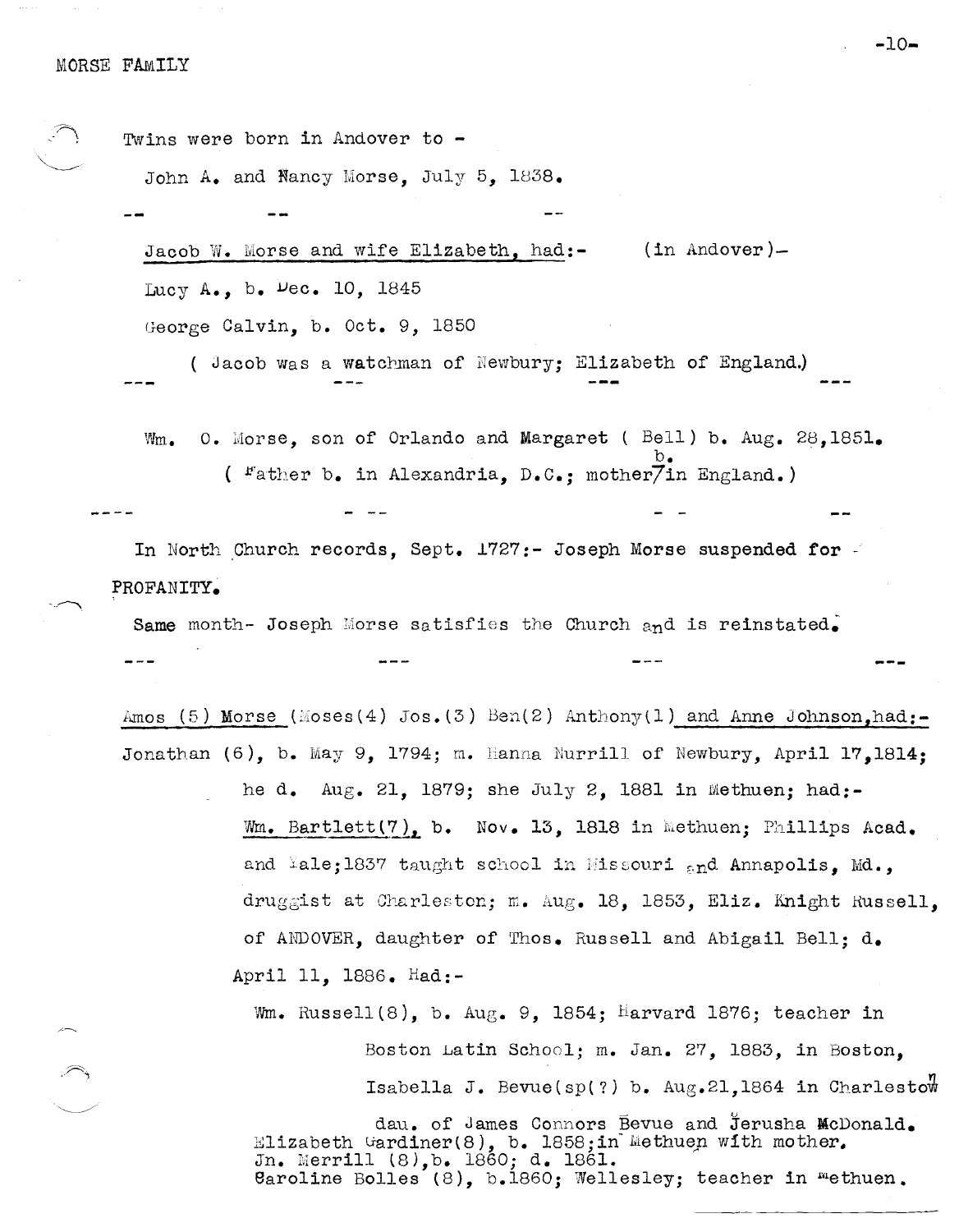\,

Children of Jonathan (6) Morse and Hanna Merrill, (cont.) Jonathan  $(7)$ , b. May 8.1819; had store in Lowell; d. 1850, unm. Caroline Ann  $(7)$ , b. 1826 ; lived in Lowell; d. May 1890; unm. 

Ruth (3) Morse (Ben (2) Anthony (1) born 1669; m. 1690, Dr. Caleb Moody, son of Caleb Moody and Judith Bradley, b. 1666, in Newbury. They had :-Judith  $(4)$  Moody; b.- --  $m_{\bullet}$ -

--- Andover Records.

Moody (4) Morse, (  $Capt.$  ) born 1719, was brought up in the home of Nathaniel Frye of Andover. He married, May 26, 1741, Fanny Carlton of ANDOVER; d. Aug. 14, 1805. He was son of Anthony  $(3)$ , Joshua  $(2)$  Anth.(1)) and Judith Moody; she was dau. of Jn. Garleton and Hannah Barker; Moody left for-SUtton; died there. Samuel Morse and Bethia Dalton married here Sept. 24,1725. -<br>---

-11-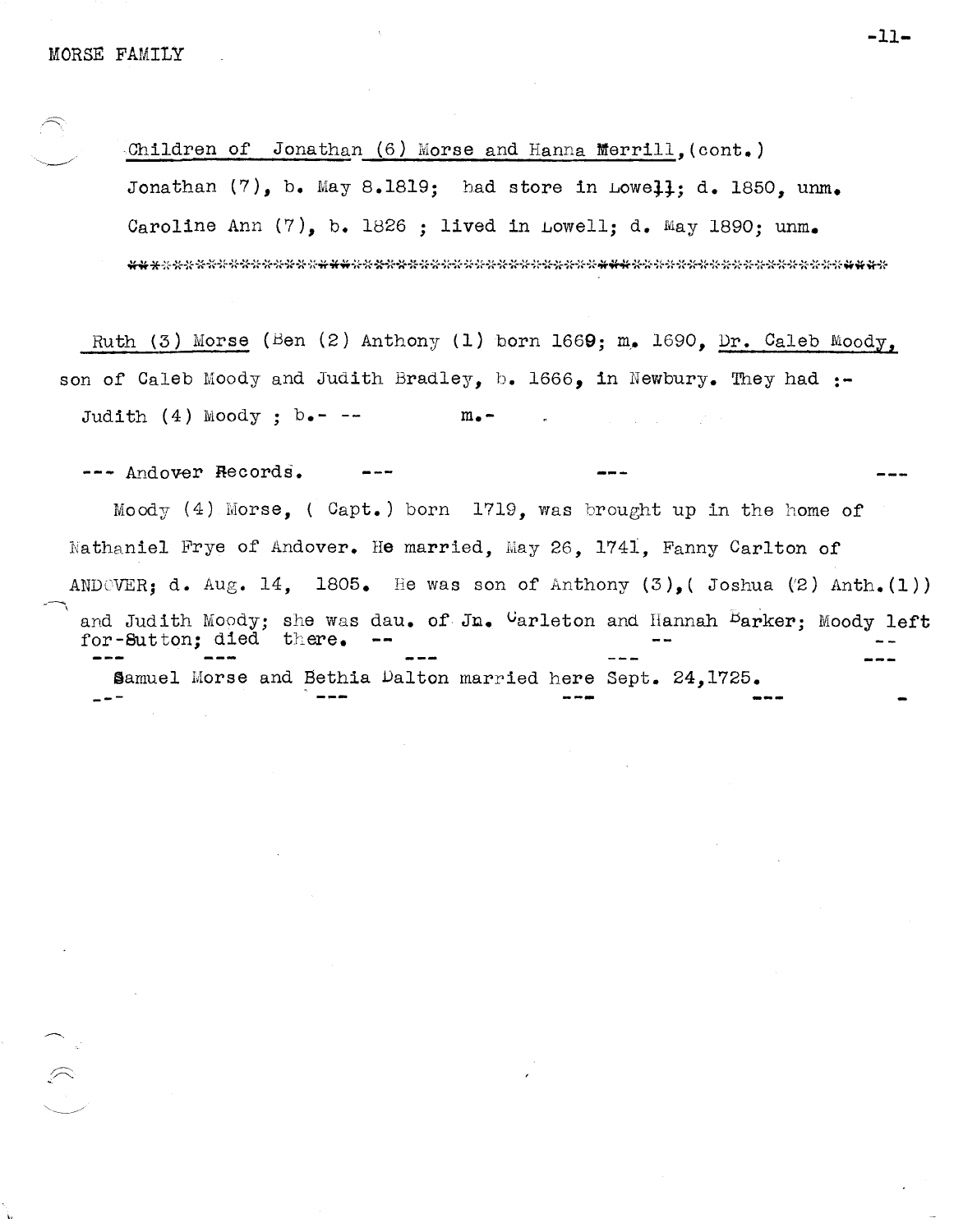### MORSB FAMILY

J-qUt'SIDE A/DOVER)

Anthony (1) Morse and 2nd wife, Anne Cox ( of  $\mathbb{N}$ ewbury, had also :-Anthony (2), b. about 1632; a Lieut ; m. 1st, 1660, Elizabeth Knight, daughter of Richard Knight and Agnes Coffey; she d. 1667; he m. 2nd.,1669 Mary Barnard, daughter of Thomas and Elissa, b. 1645; he d. 1677; she m. 2nd.. $\cdot$ Philip Eastman of Salisbury; moved to Woodstock, Ct.

Anthony (2) horse and 2nd wify,llary Barnard, **had:-**

Peter (3), b. 1674; m. 1698 Priscilla Carpenter, daughter of John of Dedham; feter died in small pox epidemic,1722. He and Priscilla had:-

John (4), b. 1699; m. 1725, Sarah Peake, daughter of Jonathan Peake and Hannah Varpenter, b. 1702; he d.1764. Had 10 children, including **:-**

Jededia  $(5)$ , b. -- ; m. 1746, Sarah Child; was Town clerk. 'E:ey had **:-**

Jededia (6), b. 1761; D.D. of Charlestown; m. Elizabeth Anne Breeze of Shrewsbury, N.J.

Jededia (6) is known as the " father of American "eography. The fact that there was no geography at Yale, led him to prepare notes for students. which were later used in Morse's Geography. The wok was begun before he went to Charlestown, 1784. Be was minister of First Church, 1789-1820. His fight with the Unitarians wore him out. He was prominent in the establishment of Andover Seminary. He was editor of Panoplist. 1806-1810. He wrote reports for the Government, while on mission trips to the Indians of the North West, 1832. Was an overseer at "arvard; opposed the Phi Beta Kappa as like Free Masonry, mistrusted mystic orders. He lived on Marvard St. Charlestown, between hall and church. His famous son, Samuel F.B. Morse was born at Thos. Edes house on Main st., while the parsonage was being repaired.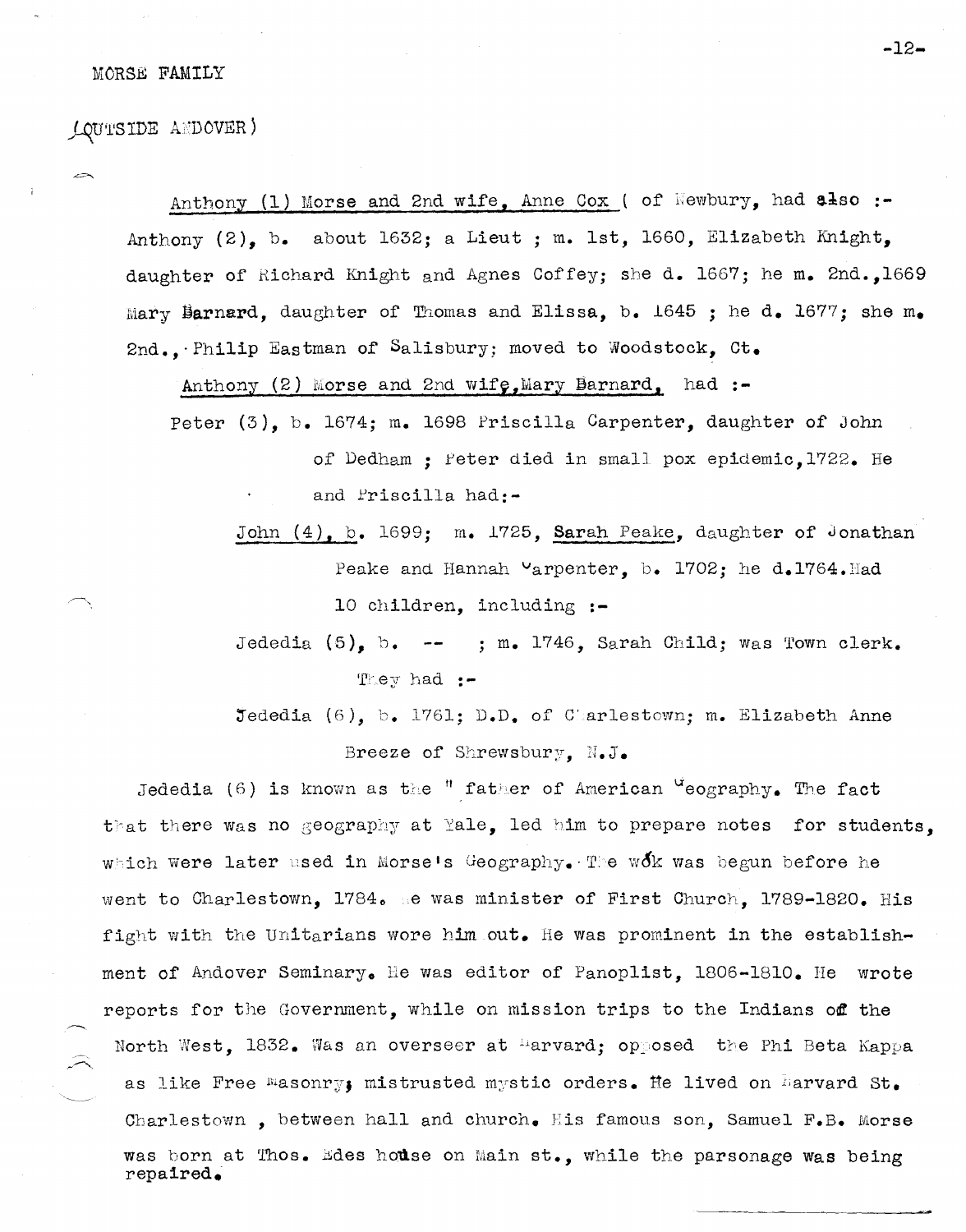### MORSE FAMILY

 $\begin{array}{c} \diagup \diagup \diagdown \end{array}$ 

(S.F.B. Morse)

Samuel Finley Breeze Morse, son of dededia (6), was born in Charlestown, April 27. 1791; grad.  $Y_{\alpha}$ le, 1810; he loved to paint, and caricatures of a fracas among students were his specialty. President Dwight made him cry by telling himpe was no painter.

Went to Europe to study art with West and Copley; painted Lafayette. in New York, in 1815. In 1826 was made 1st president of <sup>n</sup>ational Academy; in 1835 was Prof. of arts of  $\mathsf{Design}_\bullet$  at  $\mathbb{N}_\bullet\mathbb{Y}_\bullet\mathbb{U}_\bullet$ 

He conceived the idea of the telegraph in 1832 ; in 1837 filed caveat at Mashington; 1844 made first record test with line from Wash. to Baltimore. Died in New Mork, April 2, 1872.

Sidney E. Morse, son also of Jededia  $(6)$ , was b. 1794; A.M.; journalist, geographer and inventor.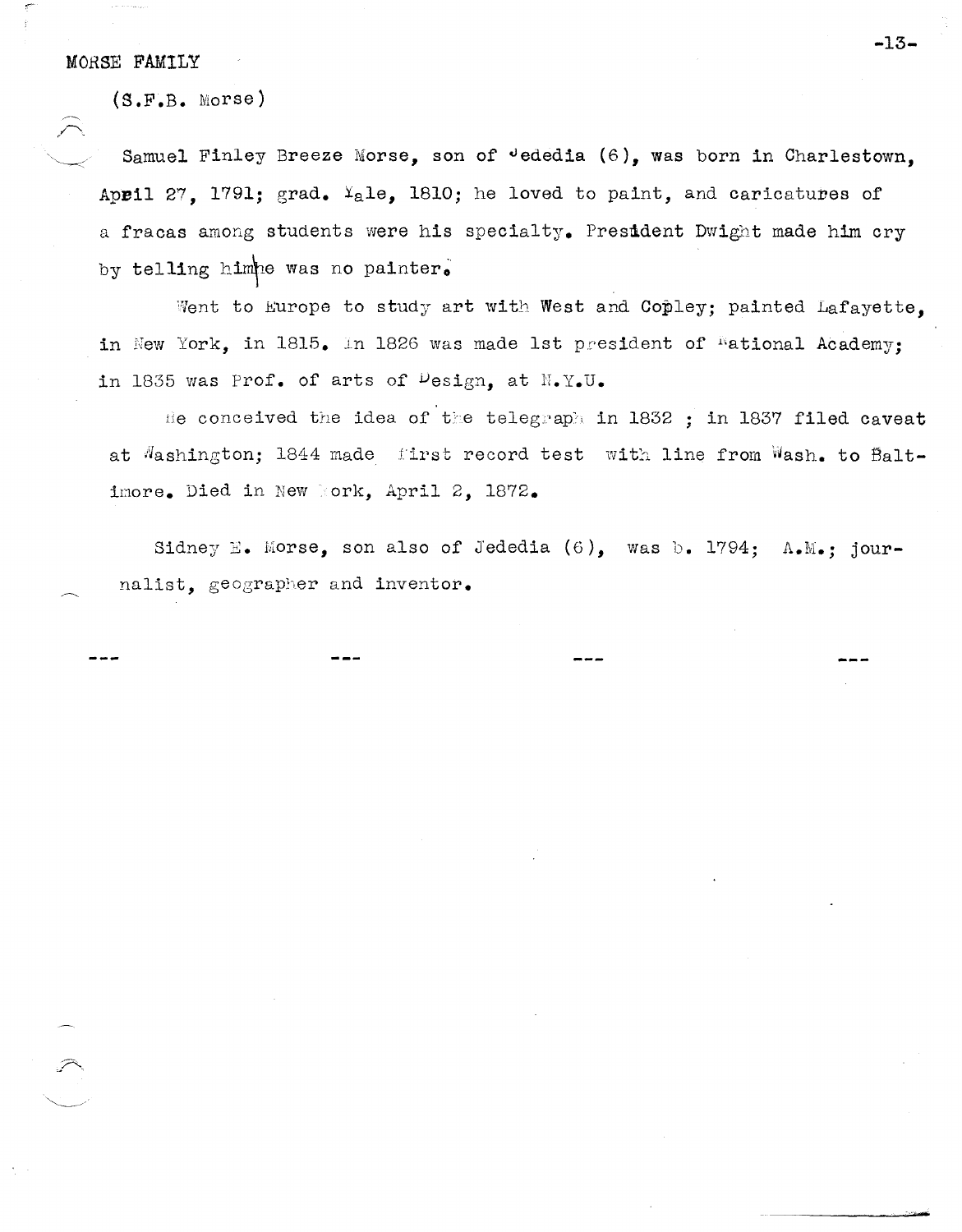À TRUE COPY OF THE FAMILY RECISTER OF JOHN FRANCIS MORSE. (Grom John Francis Morse Born in Barnet, Vt. Born in Andover. Sept 5, 1819 April 10, 1817 Died May 28, 1900 Died Dec. 17, 1866 **DATES DEATHS BIRTHS** Nov. 10, 1849 CHARLOTTE ANN Aug. 19, 1838 Jan. 17, 1924 WILLIAM B. Sept. 14, 1841 July 31, 1860 CHARLES P. feb. 23, 1843 Nov. 4, 1931 RACHEL ANN May 23, 1851 Dec. 18, 1938 MARY LILLA March 2, 1853 Aug. 20, 1938 JOHN FRANCIS May 14, 1856 Feb. 4, 1945 GEORGE EDMOND feb. 19, 1858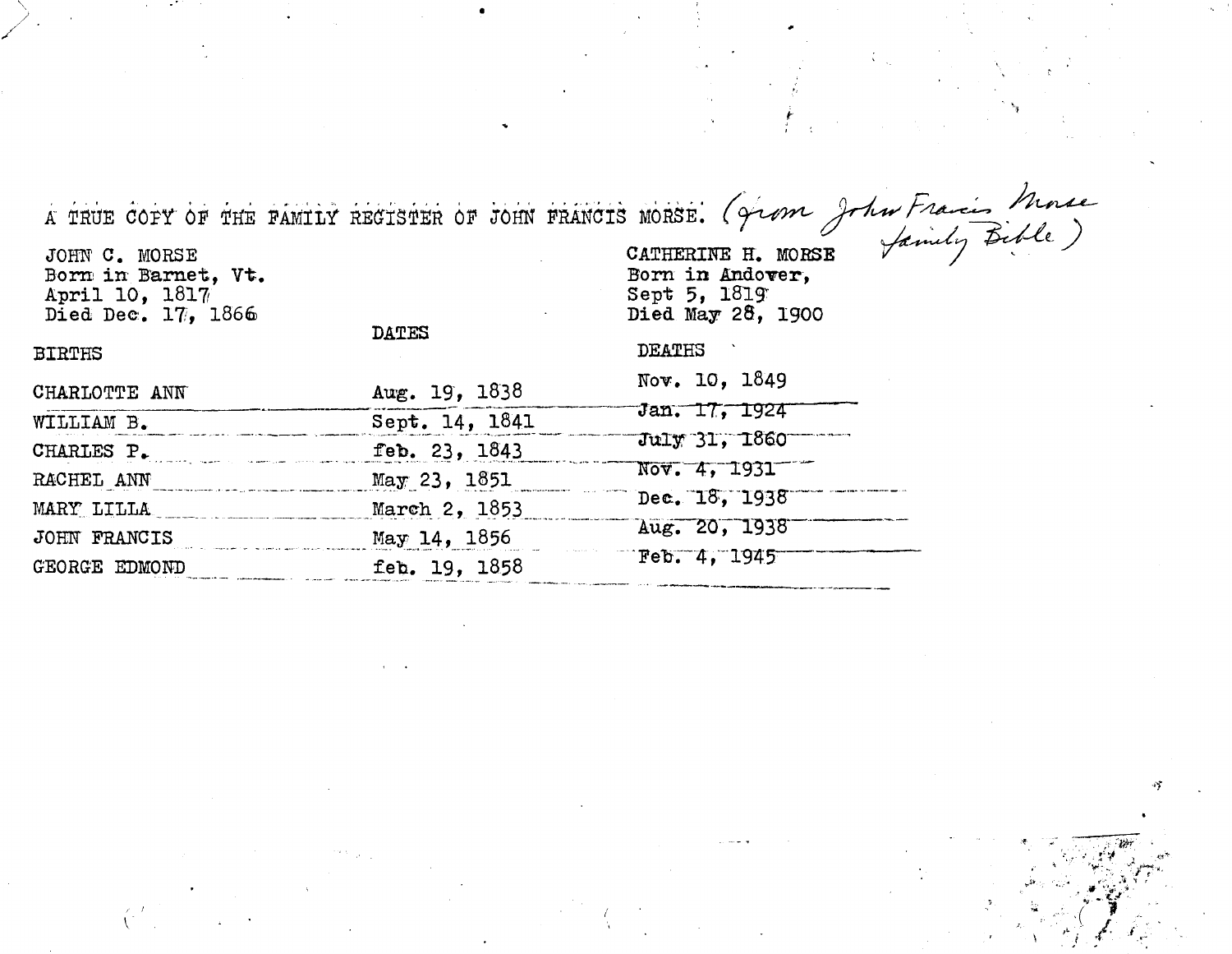Murtel 22 Aug 1994 by Rubard E. Calderone  $2(Carobun)$  $0192$  $L$   $MA$ DESCENDANCY CHART  $74.2716$ dg 1994 Page 1 uthou<sub>v</sub>(1) 1-- ANTHONY HORSE-34 (1606-1686) une of  $\mathcal{L}_{\ell}$ sp-Hary-129 2-- ANTHONY HORSE LIEUTENANT-32 sp-Elizabeth KNIGHT-33 l Che 3-- ANTHONY HORSE ENSIGN-31 (1662-1710) sp-Sarah PIKE-172 (1666-1717) tion/all orn 4-- STEPHEN HORSE DEACON-29 sp-Elizabeth WORTH-30 5-- Thomas MORSE-27 (1726) sp-Elizabeth BARTLETT-28  $N2C$ 6-- Elizabeth HORSE-16S (1748) 6-- JUDITH HORSE-164 (1751)  $6--$  Thomas MORSE-157 (  $-1829$ ) 6-- HOOOY HORSE-158 (1753) 6-- BENJAHIN HORSE-159 (1754-1828) 6-- STEPHEN HORSE-160 (1757-1839) 6-- HOBLY HORSE-161 (1761) 6-- JOSIAH HORSE-162 (1762) 6-- EDHUND HORSE-163 (1764) 6-- John HORSE-2S (1766-1823) sp-JINNY (JANE) KAY-26 7-- NICASON HORSE-23 (1788-1822) sp-Elizabeth REYNOLDS-24 8-- Hary ANN HORSE-IS0 8-- LOUISA REBECCA HORSE-1Sl 8-- BENJAHIN CLARK HORSE-152 (1812) 8-- CHARLOTTE J. HORSE-1S3 ):> 8-- John CURTIS HORSE-21 (1817-1886) sp-CATHERINE HOVEY-22 (1819-1900) 9-- CHARLOTTE **ANN** HORSE-12 (1838-1849) 9-- WILLIAH BENJAHIN HORSE PRIYATE-4S (1841-1924) sp-Elizabeth LAWSON (LARSON?)-50 10--WILLIAH B. JR. HORSE-51 sp-AOOIE CUSHING-89 11--ENID HORSE-90 sp-THEOOORE BURWELL-263 12--BURWELL-264 Il--HELEN HORSE-9l sp-John ADOLPHSON-26S ( -1914) l2--AOOLPHSON-268 sp-Henry ALBERTS-266 sp-CHESTER ORAKE-267 ( -1968) ll--Florence HORSE-92 sp-WILLIAH OEPPE-269 ll--RALPH (?) HORSE-93 10--WALTER HORSE-52 (1875-1944) 10--GEORGE HORSE-53 sp-Hary NICHOLS-87 11--ALFRED HORSE-S8 10--Charles HORSE-54 sp-CAHILLA NICHOLS-86 10--FRANK (FRANCIS?) HORSE-58 sp-HAUDE ROSS-8S 10--Arthur SR. HORSE-56 sp-Ruth COLLINS-83 11--H. ALLISON HORSE-84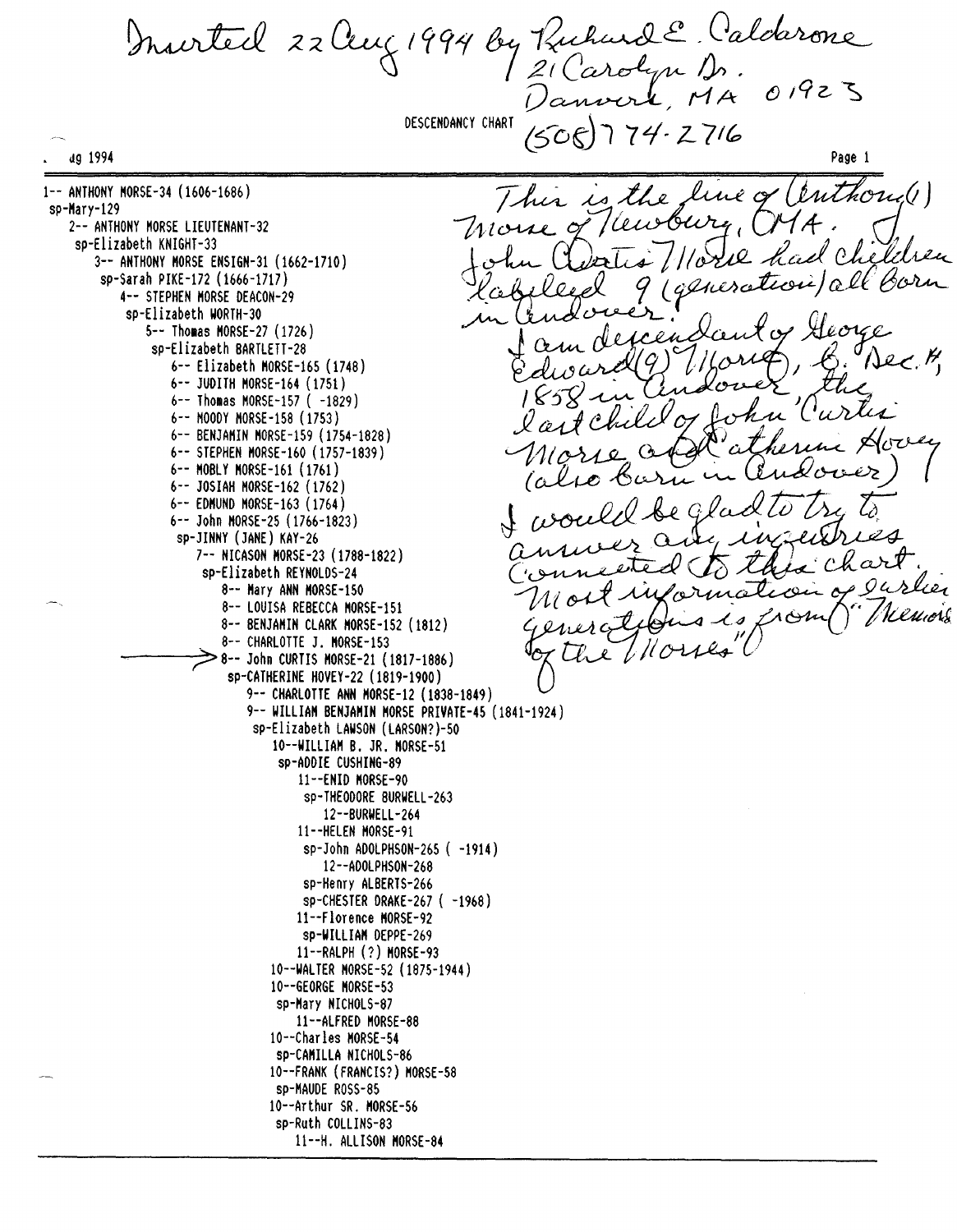sp-CAROLINE SHITH-270 sp-Ruth HITCHELL-271 11--Arthur JR. HORSE-272 10--ERNEST HORSE-57 (1882-1902) 10--HARION ALICE HORSE-59 (1884-1909) 10--GRACE HORSE-60 sp-GEORGE TORREY-82 9-- Charles P HORSE-46 (1843-1861) 9-- RACHEL ANN HORSE-47 (1851-1931) sp-EO BLANCHARO-63 10--EBEN BLANCHARO-65 sp-OELORICE-94 11--00LORES BLANCHARO-95 l1--CLARICE BLANCHARO-96 11--Rose BLANCHARO-97 11--HARGARET (PEGGY) BLANCHARO-98 9-- Hary LILLA HORSE-48 (1853-1938) sp-Charles E WILKINS-66 (1844-1920) 10--Frank L. WILKINS-67 (1875-1961) 10--CYNTHIA WILKINS-70 (1879-1979) sp-RAFUSE-99 10--LAURA WILKINS-68 (1880) 10--RALPH WILKINS-72 (1882-1955) 10--ALICE WILKINS-69 (1883-1970) 10--GEORGE R. WILKINS-75 (1885-1964) 10--EVERETT WILKINS-73 (1887-1968) 10--EFFIE WILKINS-74 (1889-1969) 10--Charles WILKINS-412 (1890-1892) 10--ELLSWORTH SR. WILKINS-76 (1892-1971) sp-LAURA LILLIAN ANOREWS-I00 (1892-1981) 11--ELLSWORTH JR. WILKINS-238 (1914-1980) 11--John WILKINS-I03 (1916-1991) sp-CECILIA LOUISE HARRINGTON-55 (1918) l2--WILLIAH WILKINS-l06 sp-ANN PAPA-183 13--AHY HARlE WILKINS-184 13--LYN ANN WILKINS-185 13--JILL Elizabeth WILKINS-186 12--EOWIN WILKINS-I07 (1920-1943) l1--WILLIAH WILKINS-I01 (1918) 11--CAROLINE BERTHA WILKINS-I02 (1921) 11--00RIS HAY WILKINS-237 (1929) sp-WILLIAH J. TOOHEY-399 (1929) 12--SANORA ANN TOOHEY-I08 (1951) 12--WILLIAH ELLSWORTH TOOHEY-415 (1953) 12--GAIL HARlE TOOHEY-416 (1959) 12--LINOA JANE TOOHEY-417 (1962) 9-- John FRANCIS HORSE-49 (1856-1937) sp-LILLA BLANCHARO-77 10--GILBERT F. HORSE-78 sp-AUGUSTA WOOOBRIOGE-79 10--HILOREO HORSE-80 (1899-1986) 10--Elizabeth HORSE-81 (1903-1962)

sp-Arthur HUOON-236

9-- GEORGE EDMOND MORSE-19 (1858-1943) sp-ISABEL WAROEN-20 (1858-1934)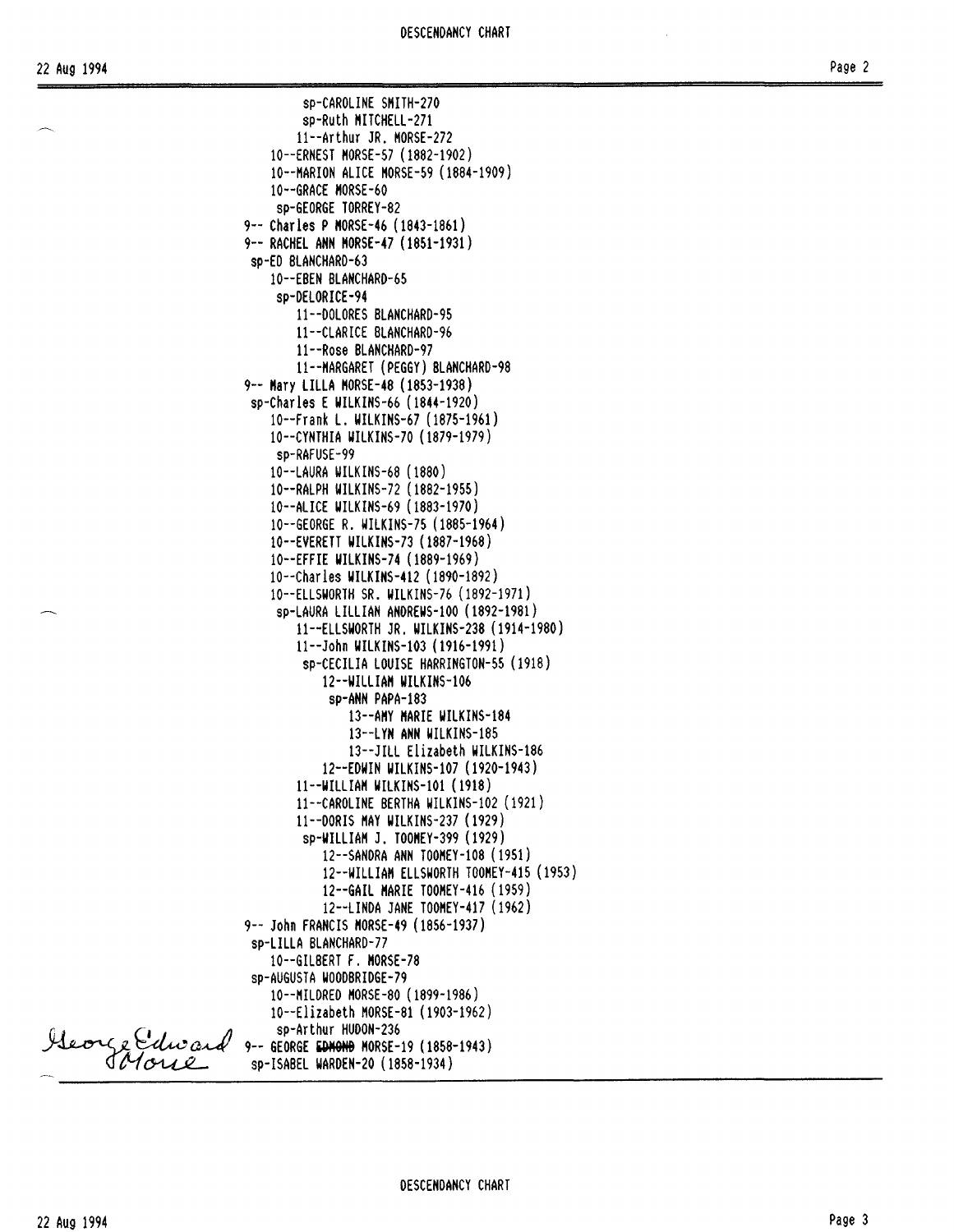```
10--ALICE HORSE-35 (1881-1882) 
                 10--HARION CURTIS HORSE-18 (1883-1961) 
                  sp-GEORGE CLARENCE DOW-17 (1881-1970) 
                     ll--CLARENCE WALTER DOW-39 (1904-1974) 
                      sp-EDITH NELSON-42 
                         12--WALTER NELSON or C. DOW-43 
                      sp-DOROTHY PARTRIDGE-44 
                     11--EDITH ISABEL DOW-7 (1906-1987) 
                      sp-Joseph John CALDARONE-6 (1902-1981) 
                         12--RICHARD EUGENE CALDARONE-1 (1929) 
                          sp-NANCY ANN PHINNEY-2 (1930) 
                             13--SUSAN Elizabeth CALDARONE-3 (1957) 
                              sp-ALBERT DEBENEDICTIS-9 
                                 14--ANTHONY LOUIS DEBENEDICTIS-10 (1986) 
                                 14--JULIA THERESE DEBENEDICTIS-11 (1988) 
                             13--JULIE ANN CALDARONE-4 (1959) 
                             13--RICHARD GEOFFREY CALDARONE-5 (1962) 
                              sp-LORI HARlE JULIEN-13 (1963) 
                                 14--AHANDA NICOLE CALDARONE-14 (1992) 
                         12--JOYCE SALLY CALDARONE-8 (1931) 
                          sp-Robert SHERWOOD SR. TODD-112 
                             13--Robert SHERWOOD JR TOOO-I09 (1954) 
                              sp-ELEANOR GALANIS-113 
                                 14--CHRISTINA ALEXIS TOOD-114 (1986) 
                                 14--HARIA ALEXANDRA TODD-115 (1987) 
                             13--BARRY PHILLIPS TOOO-I10 (1956) 
                              sp-PAULA NATALE-116 
                                 14--JESSICA HARlE TOOO-117 (1986) 
                                 14--ALEXANDER PHILLIPS TODD-118 (1988) 
                                 14--BROOKE PATRICIA TODO-119 (1991) 
                             13--JENNIFER HEREDITH TODD-l11 (1959) 
                              sp-HARK GRAY-120 
                                 14--BRANDON PHILLIPS GRAY-121 (1987) 
                                 14--Christopher TODD GRAY-122 (1990) 
                     11--Edward EUGENE DOW-40 (1907-1976) 
                     sp-Elizabeth GRUNDSTROH-41 (1906) 
                10--EDI1H BELLE HORSE-36 (1890-1970) 
                10--GEORGE W HORSE-37 (1893-1955) 
                     l1--Allan HORSE-64 (1915-1965) 
                10--CHESTER EDWIN HORSE-38 (1895-1940) 
                    l1--Robert HORSE-243 (1922) 
        8-- EHILY O. HORSE-154 
        8-- WILLIAH W. HORSE-155 
        8-- Sarah HORSE-156 
    7-- SUSANNAH HORSE-139 (1790-1823) 
    7-- REBECCA HORSE-140 (1792-1863) 
    7-- CLARK HORSE-141 (1794) 
    7-- HANNAH HORSE-142 (1799-1881) 
    7-- John HORSE-143 (1801) 
    7-- Thomas MORSE-144 (1803)
   7-- David SUNDERLAND HORSE-145 (1805) 
   7-- JANE A. HORSE-146 ( -1891) 
    7-- ELIZA HORSE-147 (1810-1876) 
    7-- Hary JOHNSON HORSE-148 (1818-1855) 
6-- SUSANNA HORSE-166
```
DESCENOANCY CHART

5-- STEPHEN HORSE-167 (1727-1753)

22 Aug 1994

5-- Elizabeth HORSE-168 (1730) 5-- JUDITH HORSE-169 (1732) 5-- Sarah HORSE-170 (1734)

5-- ANTHONY HORSE-171 (1736)

Page 4